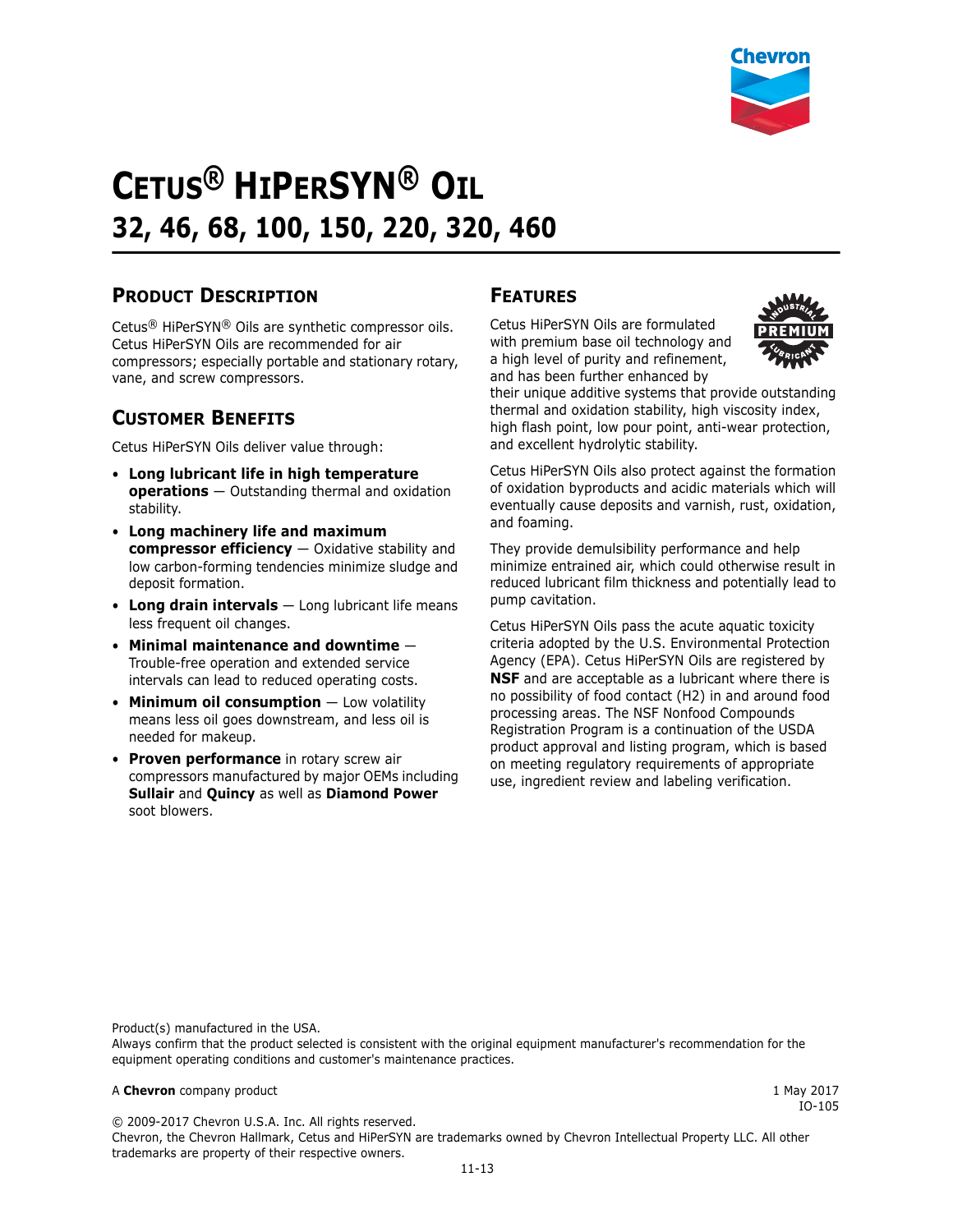### **APPLICATIONS**

Cetus® HiPerSYN® Oils are formulated to provide outstanding lubricating qualities for air compressors, especially portable and stationary rotary, vane, and screw compressors.

Do not use in breathing air apparatus or medical equipment.

Cetus HiPerSYN Oils are generally designed for applications with wider operating temperature ranges as compared to non-synthetic oils. The higher viscosity grade products are especially effective in high temperature applications, such as industrial bearings and gears that require an R&O-type synthetic gear oil as well as sootblowers, where outstanding thermal and oxidative stability are required. Cetus HiPerSYN Oil ISO 320 is recommended for use in oil lubricated vibrating mechanisms in Deister vibrating machines.

Cetus HiPerSYN Oils are approved by Volvo Construction Equipment Company for use in:

- all models of Volvo Asphalt Compactors as a drum eccentric oil and carrier oil (3,000 hour extended drain interval) - Service Bulletin 160 COA 115 Version 2, dated 2017-02-16
- all models of Volvo Soil Compactors as a drum eccentric oil and carrier oil (3,000 hour extended drain interval) - Service Bulletin 160 COS 116 Version 3, dated 2017-02-16

Do not use in high pressure systems in the vicinity of flames, sparks and hot surfaces. Use only in well ventilated areas. Keep container closed.

| <b>ISO Grade</b>                                                                                                | <b>ASTM</b>   | 32               | 46               | 68               | 100               |
|-----------------------------------------------------------------------------------------------------------------|---------------|------------------|------------------|------------------|-------------------|
| <b>Product Number</b>                                                                                           |               | 259136           | 259137           | 259138           | 259139            |
| <b>SDS Number</b>                                                                                               |               | 8562             | 8562             | 8562             | 8563              |
| <b>API Gravity</b>                                                                                              | D287          | 36.2             | 35.5             | 35.1             | 34.5              |
| Viscosity, Kinematic<br>$cSt$ at $40^{\circ}C$<br>$cSt$ at $100^{\circ}C$                                       | D445          | 30.4<br>5.7      | 43.7<br>7.3      | 68.6<br>10.4     | 105<br>14.1       |
| Viscosity, Saybolt<br>SUS at 100°F<br>SUS at 210°F                                                              | D445          | 160<br>45.6      | 225<br>50.6      | 352<br>61.2      | 539<br>75.9       |
| Viscosity Index                                                                                                 | D2270         | 130              | 130              | 136              | 140               |
| Flash Point, °C(°F)                                                                                             | D92           | 230(446)         | 244(471)         | 260(500)         | 260(500)          |
| Pour Point, °C(°F)                                                                                              | D97           | $-40(-40)$       | $-36(-33)$       | $-38(-36)$       | $-35(-31)$        |
| Color, ASTM                                                                                                     | D1500         | L <sub>0.5</sub> | L <sub>0.5</sub> | L <sub>0.5</sub> | L <sub>0.5</sub>  |
| Copper Corrosion 3 h at 121°C                                                                                   | D130          | 1B               | 1B               | 1B               | 1B                |
| Foam Tendency/Stability,<br>mL/mL Sequence I                                                                    | D892          | 10/0             | 10/0             | 10/0             | 10/0              |
| <b>Oxidation Stability</b><br>Hours to 2.0 mg KOH/g acid number <sup>a</sup><br>Minutes to 25 psi pressure drop | D943<br>D2272 | 18,000<br>1800   | 18,000<br>1800   | 18,000<br>1800   | $12,000+$<br>2800 |

## **TYPICAL TEST DATA**

a Modified ASTM D943, allowed to run beyond 10,000 h.

Minor variations in product typical test data are to be expected in normal manufacturing.

Always confirm that the product selected is consistent with the original equipment manufacturer's recommendation for the equipment operating conditions and customer's maintenance practices.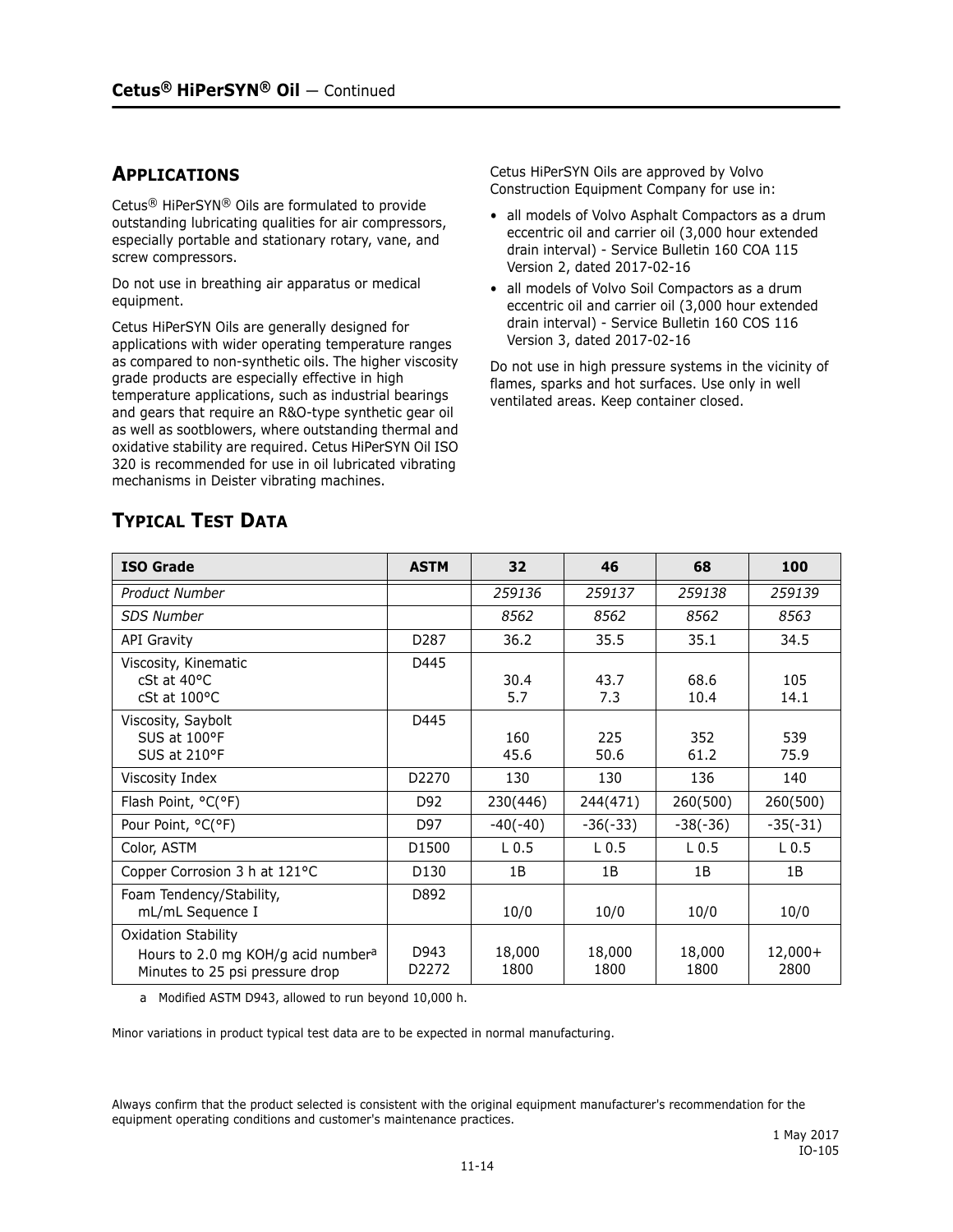# **TYPICAL TEST DATA**

| <b>ISO Grade</b>                                                                                                | <b>ASTM</b>      | 150               | 220               | 320               | 460               |
|-----------------------------------------------------------------------------------------------------------------|------------------|-------------------|-------------------|-------------------|-------------------|
| Product Number                                                                                                  |                  | 259140            | 259141            | 259142            | 259143            |
| <b>SDS Number</b>                                                                                               |                  | 8563              | 8563              | 8563              | 8563              |
| <b>API Gravity</b>                                                                                              | D <sub>287</sub> | 33.9              | 34.3              | 32.6              | 32.0              |
| Viscosity, Kinematic<br>$cSt$ at $40^{\circ}C$<br>$cSt$ at $100^{\circ}C$                                       | D445             | 158<br>19.5       | 231<br>27.0       | 336<br>33.7       | 483<br>43.3       |
| Viscosity, Saybolt<br>SUS at 100°F<br>SUS at 210°F                                                              | D445             | 815<br>98.7       | 1183<br>132       | 1751<br>164       | 2520<br>210       |
| Viscosity Index                                                                                                 | D2270            | 142               | 152               | 142               | 142               |
| Flash Point, °C(°F)                                                                                             | D92              | 260(500)          | 260(500)          | 260(500)          | 260(500)          |
| Pour Point, °C(°F)                                                                                              | D97              | $-35(-31)$        | $-34(-29)$        | $-34(-29)$        | $-30(-22)$        |
| Color, ASTM                                                                                                     | D1500            | L <sub>0.5</sub>  | L <sub>0.5</sub>  | L <sub>0.5</sub>  | L <sub>0.5</sub>  |
| Copper Corrosion 3 h at 121°C                                                                                   | D130             | 1B                | 1B                | 1B                | 1B                |
| Foam Tendency/Stability,<br>mL/mL Sequence I                                                                    | D892             | 10/0              | 10/0              | 10/0              | 10/0              |
| <b>Oxidation Stability</b><br>Hours to 2.0 mg KOH/g acid number <sup>a</sup><br>Minutes to 25 psi pressure drop | D943<br>D2272    | $12,000+$<br>2800 | $12,000+$<br>2800 | $12,000+$<br>2800 | $12,000+$<br>2800 |

a Modified ASTM D943, allowed to run beyond 10,000 h.

Minor variations in product typical test data are to be expected in normal manufacturing.

Always confirm that the product selected is consistent with the original equipment manufacturer's recommendation for the equipment operating conditions and customer's maintenance practices.